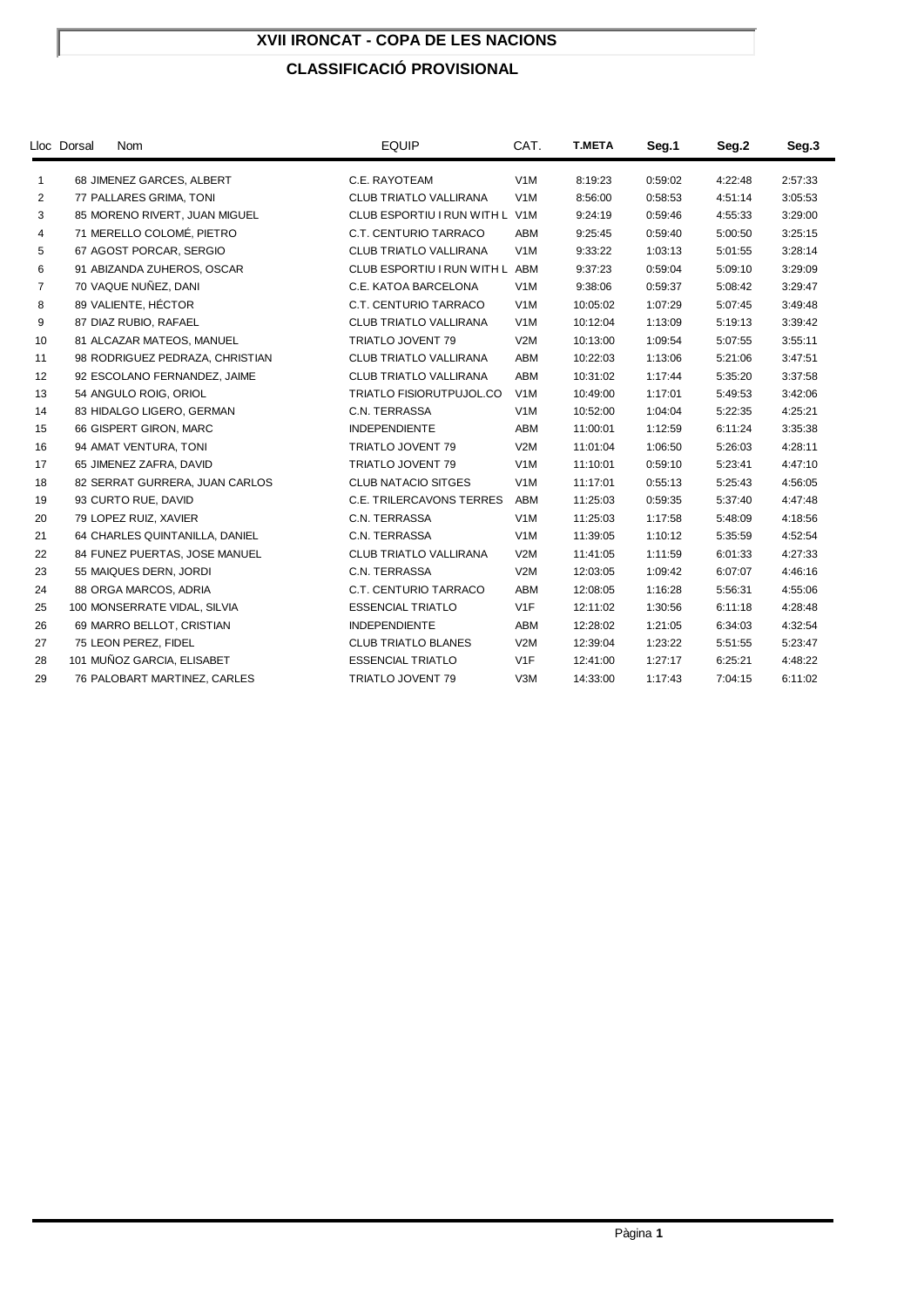## **XVII IRONCAT - COPA DE LES NACIONS ABSOLUTA MASCULINA**



- **Data**
	-
	- **Jutge General**

42 SERGI NOGUERA

|                |                                 |                               |                  |             |                | Seg.2<br>Seg.1 |                |         |       | Seg.3         |                | <b>CATEGORIES</b> |  |                                                                                   |                                                                                             |                                      |                             |  |
|----------------|---------------------------------|-------------------------------|------------------|-------------|----------------|----------------|----------------|---------|-------|---------------|----------------|-------------------|--|-----------------------------------------------------------------------------------|---------------------------------------------------------------------------------------------|--------------------------------------|-----------------------------|--|
| Lloc           | Dorsal Nom                      | Equip                         |                  | CAT. T.META | Р.             | Temps          | Р.             | Temps   | Km/h. | Temps<br>Bici | Р.             | Temps             |  |                                                                                   | CDT JUN SUB VT VT VT3                                                                       |                                      |                             |  |
| 1              | 68 JIMENEZ GARCES, ALBERT       | C.E. RAYOTEAM                 | V1M              | 8:19:23     | 3              | 0:59:02        |                | 4:22:48 | 41,09 | 5:21:50       | $\overline{1}$ | 2:57:33           |  |                                                                                   | $\mathbf{11}$ 1                                                                             |                                      |                             |  |
| $\overline{2}$ | 77 PALLARES GRIMA, TONI         | CLUB TRIATLO VALLIRANA        | V <sub>1</sub> M | 8:56:00     | $\overline{2}$ | 0:58:53        | $\overline{2}$ | 4:51:14 | 37,08 | 5:50:07       | 2              | 3:05:53           |  |                                                                                   |                                                                                             | 2                                    |                             |  |
| $\mathbf{3}$   | 85 MORENO RIVERT, JUAN MIGUEL   | CLUB ESPORTIU I RUN WITH L    | V1M              | 9:24:19     | 9              | 0:59:46        | 3              | 4:55:33 | 36,54 | 5:55:19       | 5              | 3:29:00           |  | $\mathcal{M}=\mathcal{M}$ .                                                       | ;====; ;====; ;=====; ;=====; ;=====; ;=====;<br>:=={ }====! }====={ }====={ }=====!}}====; | $\mathbb{H}$ 3 $\mathbb{H}$          |                             |  |
| $\overline{4}$ | 71 MERELLO COLOMÉ, PIETRO       | C.T. CENTURIO TARRACO         | ABM              | 9:25:45     | 8              | 0:59:40        | $\overline{4}$ | 5:00:50 | 35,90 | 6:00:30       | 3              | 3:25:15           |  |                                                                                   | and and an interest of the sense of the<br>[sooo] [sooo] [soooo] [soooo] [sooo][soooo]      |                                      |                             |  |
| 5              | 67 AGOST PORCAR, SERGIO         | CLUB TRIATLO VALLIRANA        | V1M              | 9:33:22     | 10             | 1:03:13        | 5              | 5:01:55 | 35,77 | 6:05:08       | $\overline{4}$ | 3:28:14           |  |                                                                                   | $\frac{11}{2}$ 4<br> ----{ ----  -----{ -----{ -----  ----                                  |                                      |                             |  |
| 6              | 91 ABIZANDA ZUHEROS, OSCAR      | CLUB ESPORTIU I RUN WITH L    | <b>ABM</b>       | 9:37:23     | $\overline{4}$ | 0:59:04        | 9              | 5:09:10 | 34,93 | 6:08:14       | 6              | 3:29:09           |  |                                                                                   |                                                                                             |                                      |                             |  |
| $\overline{7}$ | 70 VAQUE NUÑEZ, DANI            | C.E. KATOA BARCELONA          | V1M              | 9:38:06     | $\overline{7}$ | 0:59:37        | 8              | 5:08:42 | 34,98 | 6:08:19       | $\overline{7}$ | 3:29:47           |  |                                                                                   | $\mathbf{11}$ 5                                                                             |                                      |                             |  |
| 8              | 89 VALIENTE, HÉCTOR             | C.T. CENTURIO TARRACO         | V1M              | 10:05:02    | 13             | 1:07:29        | 6              | 5:07:45 | 35,09 | 6:15:14       | 13             | 3:49:48           |  | an an                                                                             |                                                                                             | 6                                    |                             |  |
| 9              | 87 DIAZ RUBIO, RAFAEL           | <b>CLUB TRIATLO VALLIRANA</b> | V <sub>1</sub> M | 10:12:04    | 20             | 1:13:09        | 10             | 5:19:13 | 33,83 | 6:32:22       | 10             | 3:39:42           |  | <b>All States</b>                                                                 | ----  ----  -----  -----  ----  ----                                                        | -11 7 H                              |                             |  |
| 10             | 81 ALCAZAR MATEOS, MANUEL       | TRIATLO JOVENT 79             | V2M              | 10:13:00    | 15             | 1:09:54        |                | 5:07:55 | 35,07 | 6:17:49       | 14             | 3:55:11           |  |                                                                                   | and a control of the second state<br>;====; ;====; ;=====; ;=====; ;=====;;=====            |                                      | $\mathbb{Z}$ 1 $\mathbb{Z}$ |  |
| 11             | 98 RODRIGUEZ PEDRAZA, CHRISTIAN | CLUB TRIATLO VALLIRANA        | <b>ABM</b>       | 10:22:03    | 19             | 1:13:06        | 11             | 5:21:06 | 33,63 | 6:34:12       | 12             | 3:47:51           |  |                                                                                   | <b>COLOR</b><br>{===={ }===={ }====={ }====={ }====={}====={                                | $\mathbf{u}$                         |                             |  |
| 12             | 92 ESCOLANO FERNANDEZ, JAIME    | CLUB TRIATLO VALLIRANA        | ABM              | 10:31:02    | 24             | 1:17:44        | 16             | 5:35:20 | 32,20 | 6:53:04       | 9              | 3:37:58           |  |                                                                                   | [poos] [poos] [poos] [pooss] [pooss][pooss]                                                 |                                      |                             |  |
| 13             | 54 ANGULO ROIG, ORIOL           | TRIATLO FISIORUTPUJOL.CO      | V1M              | 10:49:00    | 22             | 1:17:01        | 20             | 5:49:53 | 30,86 | 7:06:54       | 11             | 3:42:06           |  |                                                                                   | $\frac{1}{2}$ 8<br>(===={ }===={ }====={ }====={ }====}}===={                               |                                      |                             |  |
| 14             | 83 HIDALGO LIGERO, GERMAN       | C.N. TERRASSA                 | V1M              | 10:52:00    | 11             | 1:04:04        | 12             | 5:22:35 | 33,47 | 6:26:39       | 16             | 4:25:21           |  | 11  11                                                                            |                                                                                             | 9                                    |                             |  |
| 15             | 66 GISPERT GIRON, MARC          | <b>INDEPENDIENTE</b>          | <b>ABM</b>       | 11:00:01    | 18             | 1:12:59        | 26             | 6:11:24 | 29,07 | 7:24:23       | 8              | 3:35:38           |  | <b>Allen Mars</b>                                                                 | ;====; ;====; ;=====; ;=====; ;====; ;=====                                                 |                                      |                             |  |
| 16             | 94 AMAT VENTURA, TONI           | TRIATLO JOVENT 79             | V2M              | 11:01:04    | 12             | 1:06:50        | 15             | 5:26:03 | 33,12 | 6:32:53       | 18             | 4:28:11           |  | Albert March                                                                      | $\pm 1$                                                                                     |                                      | - 11 2 11                   |  |
| 17             | 65 JIMENEZ ZAFRA, DAVID         | TRIATLO JOVENT 79             | V1M              | 11:10:01    | 5              | 0:59:10        | 13             | 5:23:41 | 33,36 | 6:22:51       | 22             | 4:47:10           |  | <b>Allen Mars</b>                                                                 |                                                                                             | $\frac{1}{2}$ 10 $\frac{1}{2}$       |                             |  |
| 18             | 82 SERRAT GURRERA, JUAN CARLOS  | <b>CLUB NATACIO SITGES</b>    | V1M              | 11:17:01    | $\mathbf{1}$   | 0:55:13        | 14             | 5:25:43 | 33,15 | 6:20:56       | 27             | 4:56:05           |  |                                                                                   | ----{}----{}-----{}-----{}-----{}                                                           | $\frac{11}{11}$ 11 $\frac{11}{11}$   |                             |  |
| 19             | 93 CURTO RUE, DAVID             | C.E. TRILERCAVONS TERRES      | <b>ABM</b>       | 11:25:03    | 6              | 0:59:35        | 18             | 5:37:40 | 31,98 | 6:37:15       | 23             | 4:47:48           |  | <b>THE TEN</b>                                                                    |                                                                                             |                                      |                             |  |
| 20             | 79 LOPEZ RUIZ, XAVIER           | C.N. TERRASSA                 | V1M              | 11:25:03    | 25             | 1:17:58        | 19             | 5:48:09 | 31,02 | 7:06:07       | 15             | 4:18:56           |  | $\mathcal{M}^{\text{max}}_{\text{max}}$ , $\mathcal{M}^{\text{max}}_{\text{max}}$ | {===={ }===={ }====={ }====={ }====}}====;                                                  | $\frac{11}{211}$ 12 $\frac{11}{211}$ |                             |  |
| 21             | 64 CHARLES QUINTANILLA, DANIEL  | C.N. TERRASSA                 | V1M              | 11:39:05    | 16             | 1:10:12        | 17             | 5:35:59 | 32,14 | 6:46:11       | 25             | 4:52:54           |  | <b>The Hotel</b>                                                                  |                                                                                             | $\frac{11}{21}$ 13 $\frac{11}{21}$   |                             |  |
| 22             | 84 FUNEZ PUERTAS, JOSE MANUEL   | CLUB TRIATLO VALLIRANA        | V2M              | 11:41:05    | 17             | 1:11:59        | 23             | 6:01:33 | 29,87 | 7:13:32       | 17             | 4:27:33           |  | $-11$ $-11$ $-1$                                                                  |                                                                                             |                                      | $\mathbb{H}$ 3 $\mathbb{H}$ |  |
| 23             | 55 MAIQUES DERN, JORDI          | C.N. TERRASSA                 | V2M              | 12:03:05    | 14             | 1:09:42        | 24             | 6:07:07 | 29,41 | 7:16:49       | 21             | 4:46:16           |  |                                                                                   | 第二节 第二                                                                                      | $\mathbf{1}$                         | $4 \cdot$                   |  |
| 24             | 88 ORGA MARCOS, ADRIA           | C.T. CENTURIO TARRACO         | <b>ABM</b>       | 12:08:05    | 21             | 1:16:28        | 22             | 5:56:31 | 30,29 | 7:12:59       | 26             | 4:55:06           |  |                                                                                   | aaaad (aaaad (aaaad (aaaaad (aaaad) (aaaa                                                   |                                      |                             |  |
| 25             | 69 MARRO BELLOT, CRISTIAN       | <b>INDEPENDIENTE</b>          | <b>ABM</b>       | 12:28:02    | 26             | 1:21:05        | 28             | 6:34:03 | 27,40 | 7:55:08       | 20             | 4:32:54           |  |                                                                                   | and the second<br>-11 -<br>;====; ;====; ;=====; ;=====; ;====; ;====;;                     |                                      |                             |  |
| 26             | 75 LEON PEREZ, FIDEL            | <b>CLUB TRIATLO BLANES</b>    | V2M              | 12:39:04    | 27             | 1:23:22        | 21             | 5:51:55 | 30,68 | 7:15:17       | 28             | 5:23:47           |  | - 11                                                                              | $\pm 1$<br>jaaaa ( jaaaa ) jaaaaa ( jaaaaa ( jaaaa) jaaaaa (                                |                                      | 5 :                         |  |
| 27             | 76 PALOBART MARTINEZ, CARLES    | TRIATLO JOVENT 79             | V3M              | 14:33:00    | 23             | 1:17:43        | 29             | 7:04:15 | 25,45 | 8:21:58       | 29             | 6:11:02           |  |                                                                                   |                                                                                             |                                      |                             |  |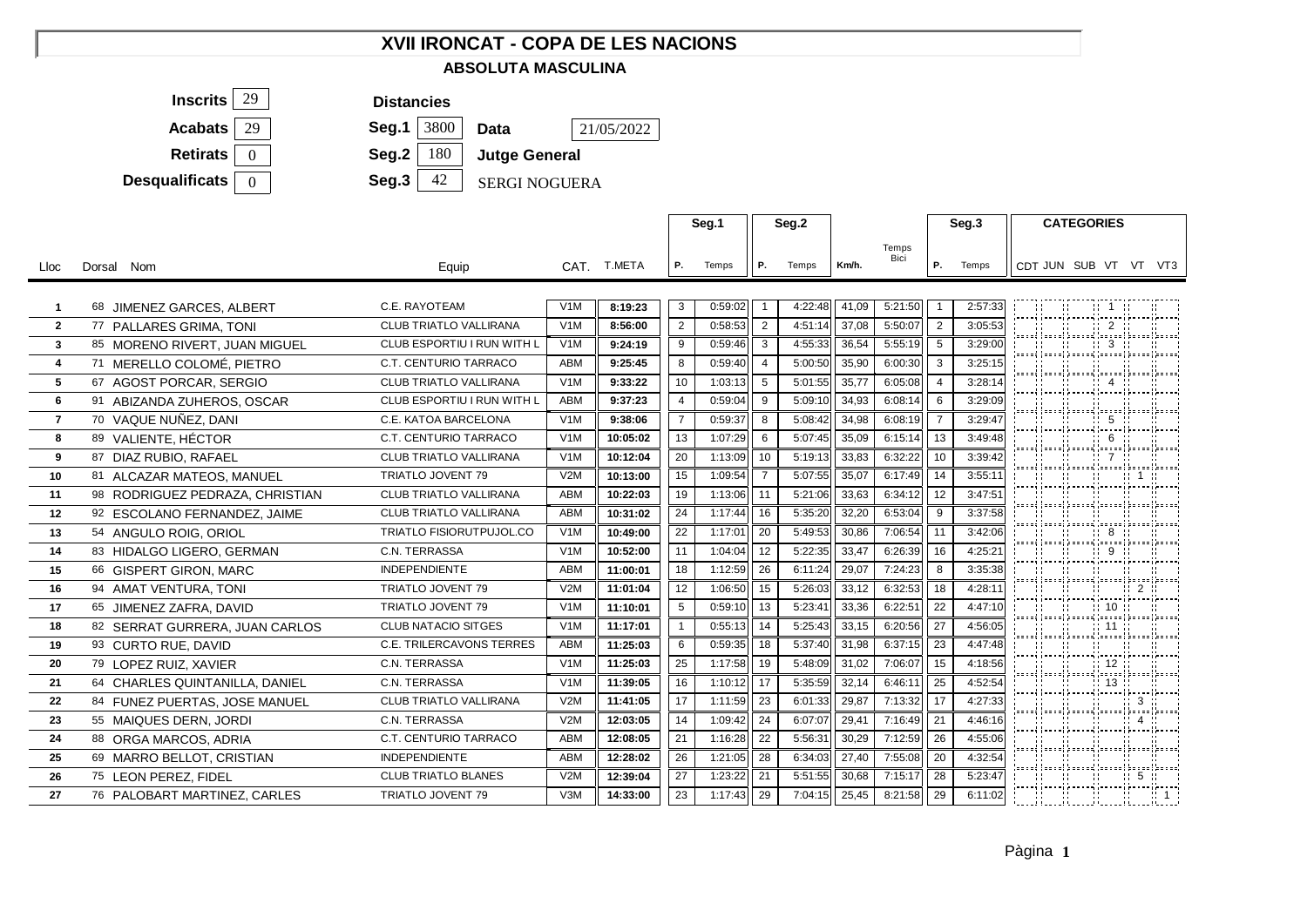|                       |       |     |        |    | Seg.1 | Seg.2 |                          |       | Seg.3         |    |       | <b>CATEGORIES</b>           |  |  |
|-----------------------|-------|-----|--------|----|-------|-------|--------------------------|-------|---------------|----|-------|-----------------------------|--|--|
|                       |       |     |        |    |       |       | $\overline{\phantom{a}}$ |       | Temps<br>Bici |    |       |                             |  |  |
| Nom<br>Lloc<br>Dorsal | Equip | CAT | T.META | P. | Temps | Р.    | Temps                    | Km/h. |               | Р. | Temps | CDT JUN SUB VT<br>VT3<br>VT |  |  |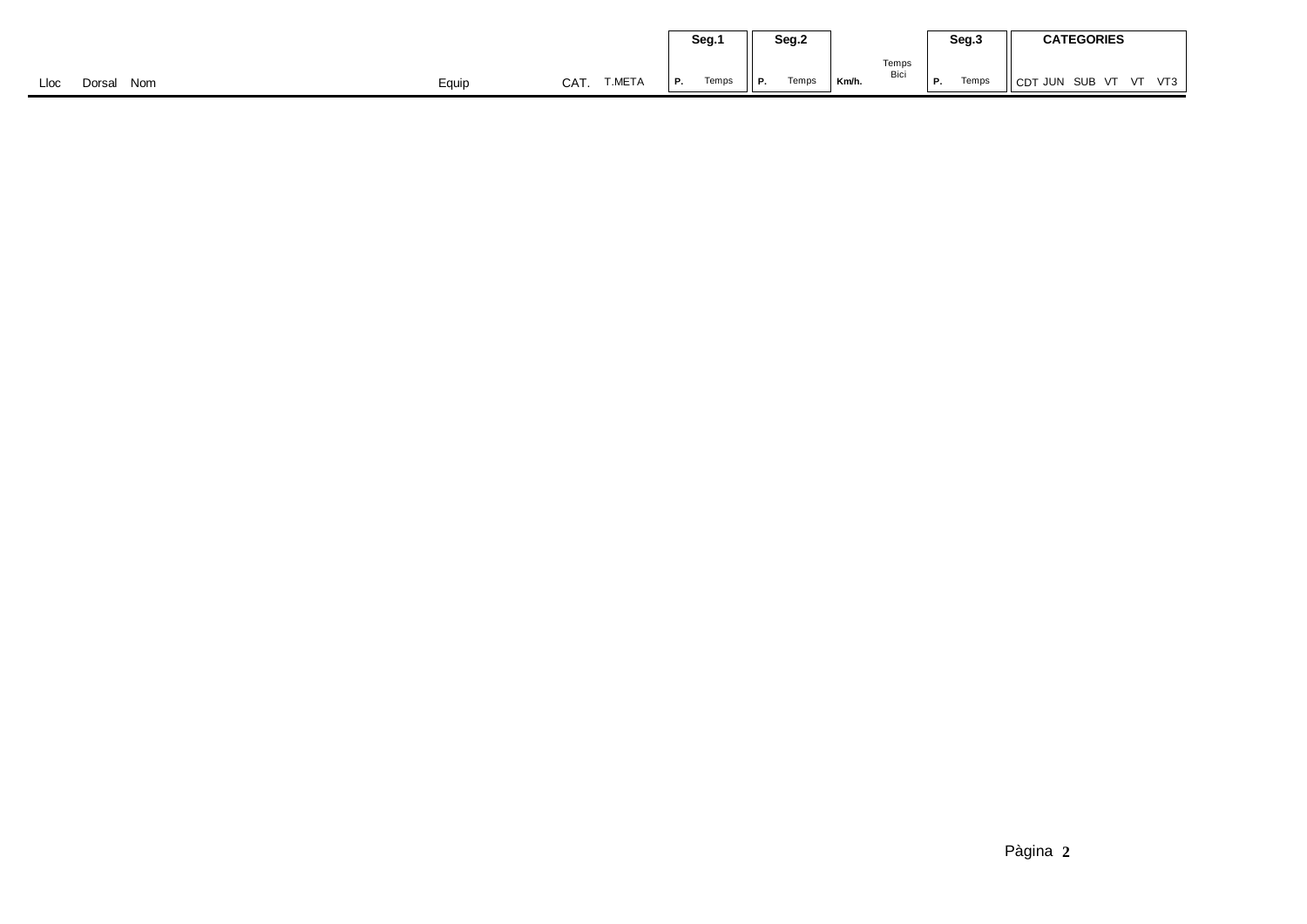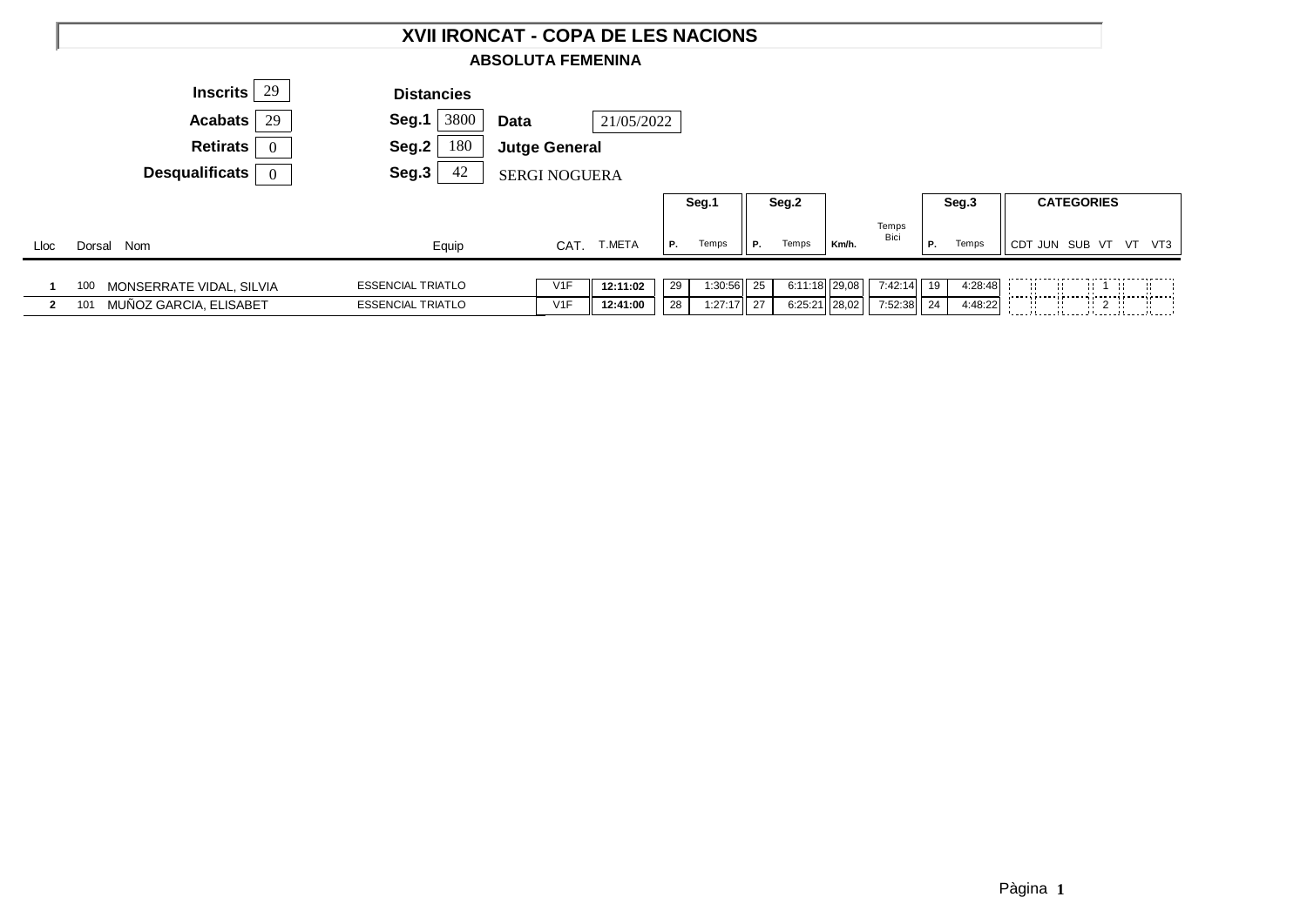## **XVII IRONCAT - COPA DE LES NACIONS**

#### **DISTANCIES** Data

| Prueba 1 | 3800 |
|----------|------|
| Prueba 2 | 180  |
| Prueba 3 | 42   |

**Jutge General:**

SERGI NOGUERA

**Dorsal Nomb Cognom Nomb Equip/Club Temps en Temps 1**  $\begin{bmatrix} P. & \text{bicicleta} & Km/h. \end{bmatrix}$  bicicleta  $\begin{bmatrix} P. & \text{c} \end{bmatrix}$ **Temps 3 Temps 2ª P.** Temps 1 | P. bicicleta Km/h. | bicicleta | <sup>P.</sup> Carrera ARRIVAD **1ª PROVA 2ª PROVA 3ª PROVA Temps 2 Arrivada bicicleta** CATEGORIA: **ABM** 71 PIETRO MERELLO COLOMÉ C.T. CENTURIO TARRAC 8 **0:59:40** 4 **5:00:50** 35,90 6:00:30 3 3:25:15 **9:25:45** 91 OSCAR ABIZANDA ZUHEROS CLUB ESPORTIU I RUN 4 0:59:04 9 5:09:10 34,93 6:08:14 6 3:29:09 9:37:23 98 CHRISTIAN RODRIGUEZ PEDRAZA CLUB TRIATLO VALLIRA 19 **1:13:06** 11 **5:21:06** 33,63 6:34:12 12 3:47:51 **10:22:03** 92 JAIME ESCOLANO FERNANDEZ CLUB TRIATLO VALLIRA 24 **1:17:44** 16 **5:35:20** 32,20 6:53:04 9 3:37:58 **10:31:02** 66 MARC GISPERT GIRON INDEPENDIENTE 18 **1:12:59** 26 **6:11:24** 29,07 7:24:23 8 3:35:38 **11:00:01** 93 DAVID CURTO RUE C.E. TRILERCAVONS TE 6 **0:59:35** 18 **5:37:40** 31,98 6:37:15 23 4:47:48 **11:25:03** 88 ADRIA ORGA MARCOS C.T. CENTURIO TARRAC 21 **1:16:28** 22 **5:56:31** 30,29 7:12:59 26 4:55:06 **12:08:05** 69 CRISTIAN MARRO BELLOT INDEPENDIENTE 26 **1:21:05** 28 **6:34:03** 27,40 7:55:08 20 4:32:54 **12:28:02** CATEGORIA: **V1M** 68 ALBERT JIMENEZ GARCES C.E. RAYOTEAM 3 **0:59:02** 1 **4:22:48** 41,09 5:21:50 1 2:57:33 **8:19:23** 77 TONI PALLARES GRIMA CLUB TRIATLO VALLIRA 2 **0:58:53** 2 **4:51:14** 37,08 5:50:07 2 3:05:53 **8:56:00** 85 JUAN MIGUEL MORENO RIVERT CLUB ESPORTIU I RUN 9 **0:59:46** 3 **4:55:33** 36,54 5:55:19 5 3:29:00 **9:24:19** 67 SERGIO AGOST PORCAR CLUB TRIATLO VALLIRA 10 **1:03:13** 5 **5:01:55** 35,77 6:05:08 4 3:28:14 **9:33:22** 70 DANI VAQUE NUÑEZ C.E. KATOA BARCELONA 7 **0:59:37** 8 **5:08:42** 34,98 6:08:19 7 3:29:47 **9:38:06** 89 HÉCTOR VALIENTE C.T. CENTURIO TARRAC 13 **1:07:29** 6 **5:07:45** 35,09 6:15:14 13 3:49:48 **10:05:02** 87 RAFAEL DIAZ RUBIO CLUB TRIATLO VALLIRA  $\mid$  20 **1:13:09** 1 10 **5:19:13** 33,83 6:32:22 10 3:39:42 10:12:04 54 ORIOL ANGULO ROIG TRIATLO FISIORUTPUJO 22 **1:17:01** 20 **5:49:53** 30,86 7:06:54 11 3:42:06 **10:49:00** 83 GERMAN HIDALGO LIGERO C.N. TERRASSA 11 **1:04:04** 12 **5:22:35** 33,47 6:26:39 16 4:25:21 **10:52:00** 65 DAVID JIMENEZ ZAFRA TRIATLO JOVENT 79 5 **0:59:10** 13 **5:23:41** 33,36 6:22:51 22 4:47:10 **11:10:01** 82 JUAN CARLOS SERRAT GURRERA CLUB NATACIO SITGES 1 **0:55:13** 14 **5:25:43** 33,15 6:20:56 27 4:56:05 **11:17:01** 79 XAVIER LOPEZ RUIZ C.N. TERRASSA 25 **1:17:58** 19 **5:48:09** 31,02 7:06:07 15 4:18:56 **11:25:03** 64 DANIEL CHARLES QUINTANILLA C.N. TERRASSA 16 **1:10:12** 17 **5:35:59** 32,14 6:46:11 25 4:52:54 **11:39:05**

# CATEGORIA: **V2M**

| 8 <sup>1</sup> | MANUEL             | ALCAZAR MATEOS       | TRIATLO JOVENT 79           | 15 1:09:54 | 7 5:07:55 35.07  | 6:17:49 |            | 14 3:55:11 10:13:00 |
|----------------|--------------------|----------------------|-----------------------------|------------|------------------|---------|------------|---------------------|
| 94             | <b>TONI</b>        | AMAT VENTURA         | TRIATLO JOVENT 79           | 12 1:06:50 | 15 5:26:03 33.12 | 6:32:53 |            | 18 4:28:11 11:01:04 |
| 84             | <b>JOSE MANUEL</b> | <b>FUNEZ PUERTAS</b> | <b>CLUB TRIATLO VALLIRA</b> | 17 1:11:59 | 23 6:01:33 29.87 | 7:13:32 |            | 17 4:27:33 11:41:05 |
| 55             | JORDI              | <b>MAIQUES DERN</b>  | C.N. TERRASSA               | 14 1:09:42 | 24 6:07:07 29.41 | 7:16:49 |            | 21 4:46:16 12:03:05 |
|                | <b>FIDEL</b>       | LEON PEREZ           | <b>CLUB TRIATLO BLANES</b>  | 27 1:23:22 | 21 5:51:55 30.68 | 7:15:17 | 28 5:23:47 | 12:39:04            |

# CATEGORIA: **V3M**

| 76 | ៶៲៶∟ | , MARTINEZ<br>.OBAR<br>PΔ | <b>TRIA</b><br><b>'OVEN<sub>1</sub></b><br>11 I<br>,,, | ומח<br>7.12<br>້ | 29<br>7:04:15<br>$\overline{\phantom{a}}$<br>$\overline{A}$<br>4. IJ IZJ.<br>⊶., | $.21 - 58$<br><b></b><br>O.Z<br>$\ldots$ | 29 6:1<br>14:33:00<br>.02 |
|----|------|---------------------------|--------------------------------------------------------|------------------|----------------------------------------------------------------------------------|------------------------------------------|---------------------------|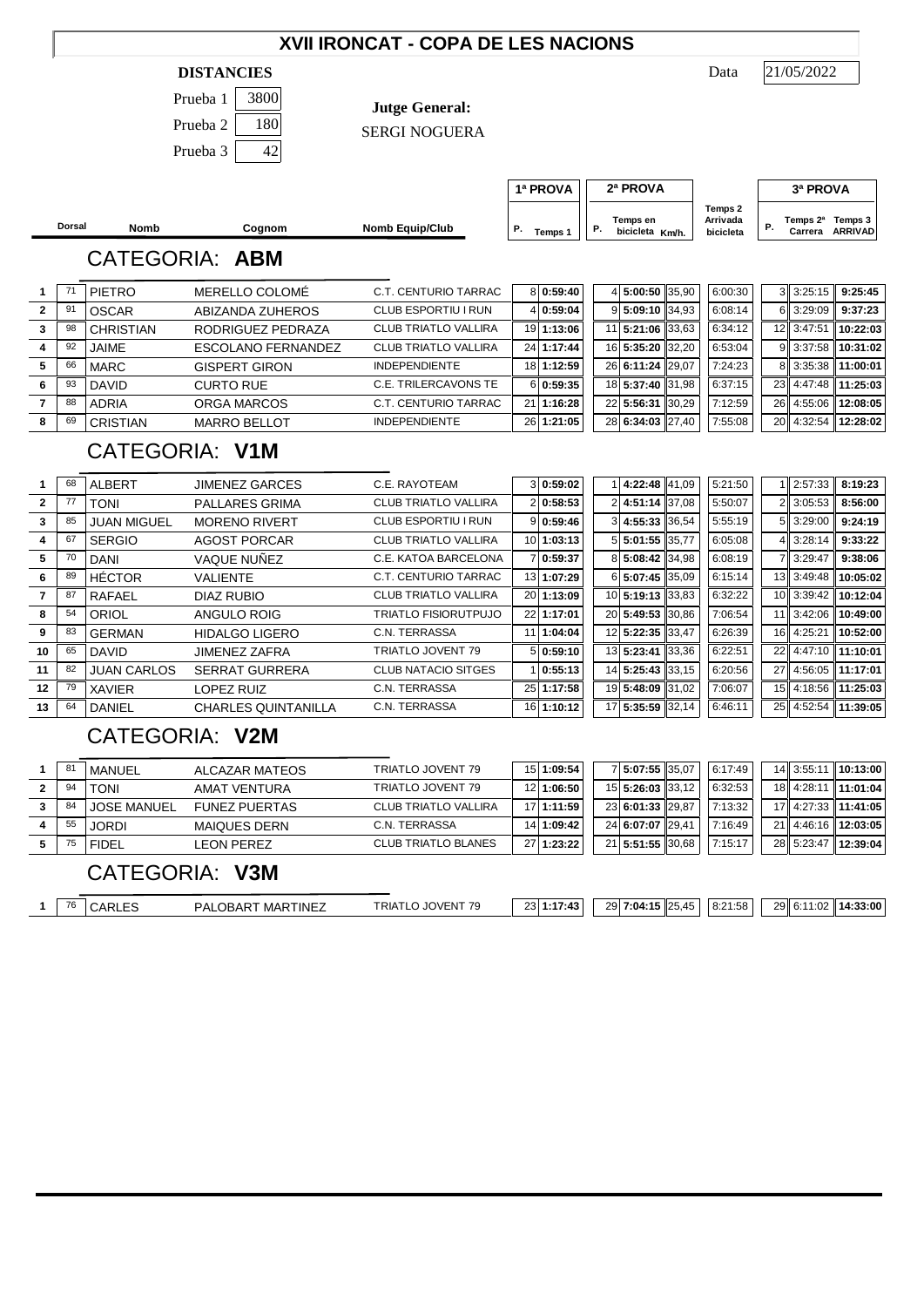|                |                      |                 |                                                                                                            | XVII IRONCAT - COPA DE LES NACIONS            |                           |    |                                         |                                  |           |                                 |                     |
|----------------|----------------------|-----------------|------------------------------------------------------------------------------------------------------------|-----------------------------------------------|---------------------------|----|-----------------------------------------|----------------------------------|-----------|---------------------------------|---------------------|
|                |                      |                 | <b>DISTANCIES</b><br>3800<br><b>PROVA1</b><br><b>180</b><br>PROVA <sub>2</sub><br>42<br>PROVA <sub>3</sub> | <b>Jutge General:</b><br><b>SERGI NOGUERA</b> |                           |    |                                         | Data                             |           | 21/05/2022                      |                     |
|                | <b>Dorsal</b>        | <b>Nomb</b>     | Cognons                                                                                                    | <b>Nomb Equip/Club</b>                        | 1ª PROVA<br>Ρ.<br>Temps 1 | Р. | 2ª PROVA<br>Temps en<br>bicicleta Km/h. | Temps 2<br>Arrivada<br>bicicleta | <b>P.</b> | 3ª PROVA<br>Temps 2ª<br>Carrera | Temps 3<br>Arrivada |
|                |                      |                 | <b>CATEGORIA: V1F</b>                                                                                      |                                               |                           |    |                                         |                                  |           |                                 |                     |
|                | 100<br><b>SILVIA</b> |                 | MONSERRATE VIDAL                                                                                           | <b>ESSENCIAL TRIATLO</b>                      | 29 1:30:56                |    | 25 6:11:18 29,08                        | 7:42:14                          |           |                                 | 19 4:28:48 12:11:02 |
| $\overline{2}$ | 101                  | <b>ELISABET</b> | MUÑOZ GARCIA                                                                                               | <b>ESSENCIAL TRIATLO</b>                      | 28 1:27:17                |    | 27 6:25:21 28,02                        | 7:52:38                          | 24        | 4:48:22                         | 12:41:00            |